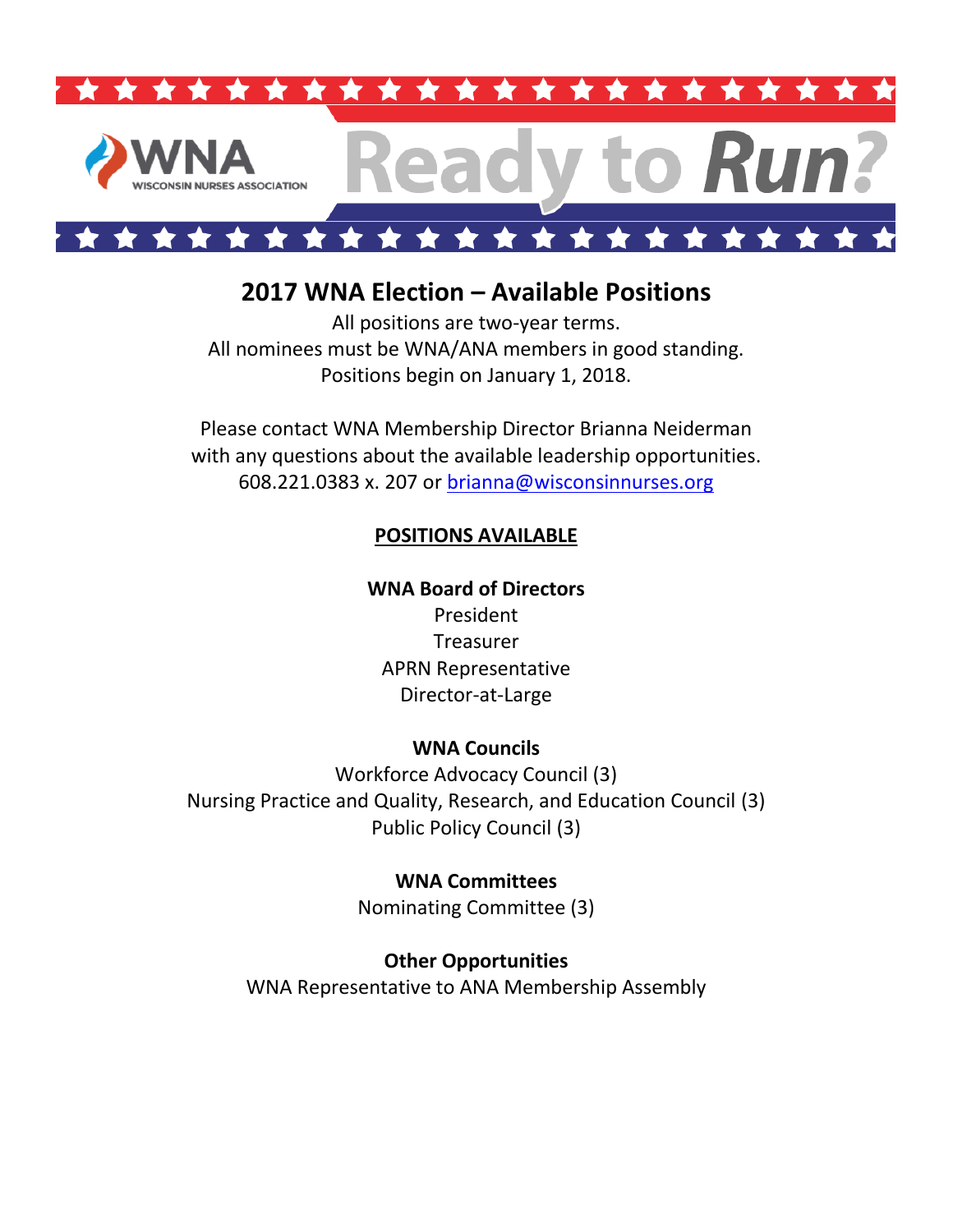# **ABOUT THE WNA BOARD OF DIRECTORS**

<span id="page-1-0"></span>The Board of Directors is the governing body of the association that exercises corporate responsibility and the fiduciary duties of WNA. It is made up of four officers (President, Vice President, Secretary, and Treasurer) and five directors (Staff Nurse Representative, Advanced Practice Registered Nurse Representative, and three Directors-at-Large). Currently, the WNA Board meets four times a year for an all-day meeting (9a-3p), typically on Fridays.

# **WNA BOARD OF DIRECTORS – PRESIDENT**

<span id="page-1-1"></span>Role: The President provides leadership for the Wisconsin Nurses Association by directing ongoing activities of the Association in collaboration with the Board of Directors, and by planning future endeavors which will continue to meet the needs of the membership.

### Qualifications:

- 1. Active member of WNA.
- 2. Adherence to WNA's purposes and goals and is representative of the general attitude and values of the Association.
- 3. Will complete full term of office.
- 4. Experience as a group leader with skills in group process, problem solving, policy formation, conflict management and working with the media.

Responsible to: WNA membership primarily through its elected leadership.

Term of Office: Is elected by the membership by mail/electronic ballot for a two (2) year term as President.

Basic Function: The President serves as the chief elected officer of the Association, representing the entire membership. With the Executive Director, represents WNA as an official spokesperson.

#### Responsibilities:

- 1. Serves as presiding officer at meetings of the membership, Board of Directors and Executive Committee.
- 2. Serves as ex-officio member of all committees with the exception of the Nominations Committee.
- 3. Serves as one of the representative to the ANA Membership Assembly Meeting.
- 4. Serves as a representative of WNA and to the ANA Leadership Council Meetings.
- 5. Offers guidance and counsel to the Executive Director, delegating appropriate duties.
- 6. Reports to the membership at the Annual Meeting and annually via the "President's Message" in The Wisconsin Nurse.
- 7. Reports verbally and/or in writing to the Board of Directors at all regular meetings and reports by memoranda as necessary between meetings.
- 8. Prepares agendas for the Annual Meeting of the membership and Board of Directors, in collaboration with the Executive Director.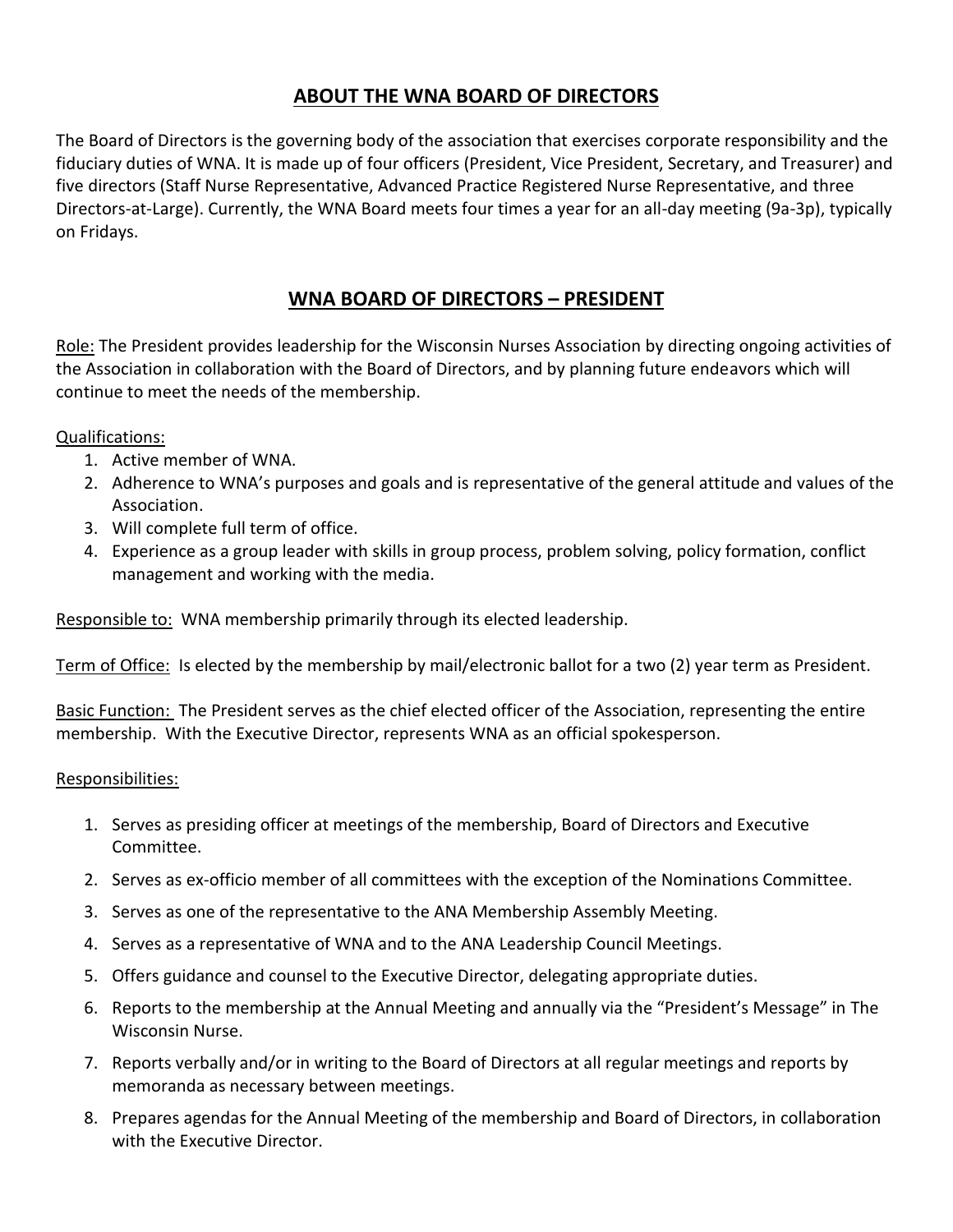- 9. Represent the Wisconsin Nurses Association as official spokesperson on matters of policy, as provided in the bylaws of the Association and within the confines of the policies established by the membership and Board of Directors. Uses discretionary power to assign responsibility for such representation as necessary.
- 10. Represents and speaks for the profession with allied health organizations, other nursing groups, legislative and governmental bodies, and the public. It is within these arenas that the President carries out one of the more important functions of the office: the WNA President accepts the role of public relations ambassador for the nursing profession in Wisconsin.
- 11. Offers guidance and consultation to elected and appointed officials of the Association, constituents, and membership as required.
- 12. May bring to the attention of the Board of Directors expectations and recommendations for long-range planning, policy making, and setting priorities which would promote the purposes and goals of the Association; monitors goal attainment; orchestrates the review and updating of the Association goals and action plans at least biannually.
- 13. Participates in the review of the Executive Director's performance, conducted at least once per year.
- 14. Promote the fiscal solvency of the WNA in collaboration with the Treasurer, Executive Director, Finance Committee, and accountant.
- 15. Foster a positive relationship with WSNA through the WNA advisor to WSNA; be available for the WSNA spring convention.
- 16. Solicits members of the Board for various liaison activities and other responsibilities.
- 17. Call emergency meetings of the Executive Committee and/or Board of Directors.
- 18. Be knowledgeable of the major current nursing and health care issues.
- 19. Represent WNA at all official functions or designate a member of the Executive Committee or Board to carry out this duty.
- 20. Conducts WNA orientation/advisory; fosters leadership development activities.
- 21. Review and signs Statement of WNA Board Member Conflict of Interest annually
- 22. Will work with Parliamentarian in preparation of meetings involving the full membership and in circumstances when consultation is required for Board meetings.

#### Responsibilities:

- 1. Regularly participate in one-hour call meeting with Executive Director to receive updates and conducting any planning.
- 2. Lead the regularly scheduled WNA Board of Director Meetings. Meetings are every three months and 6-7 hours in length. (Usually in-person at the WNA Office)
- 3. Lead in-between meetings of the Board of Directors. Meetings may be 4 times a year 1-2 hours in length. (Conference Call)
- 4. Lead WNA Executive Committee Meetings. Meetings may be four times per year 1-2 hours in length. (Conference Call)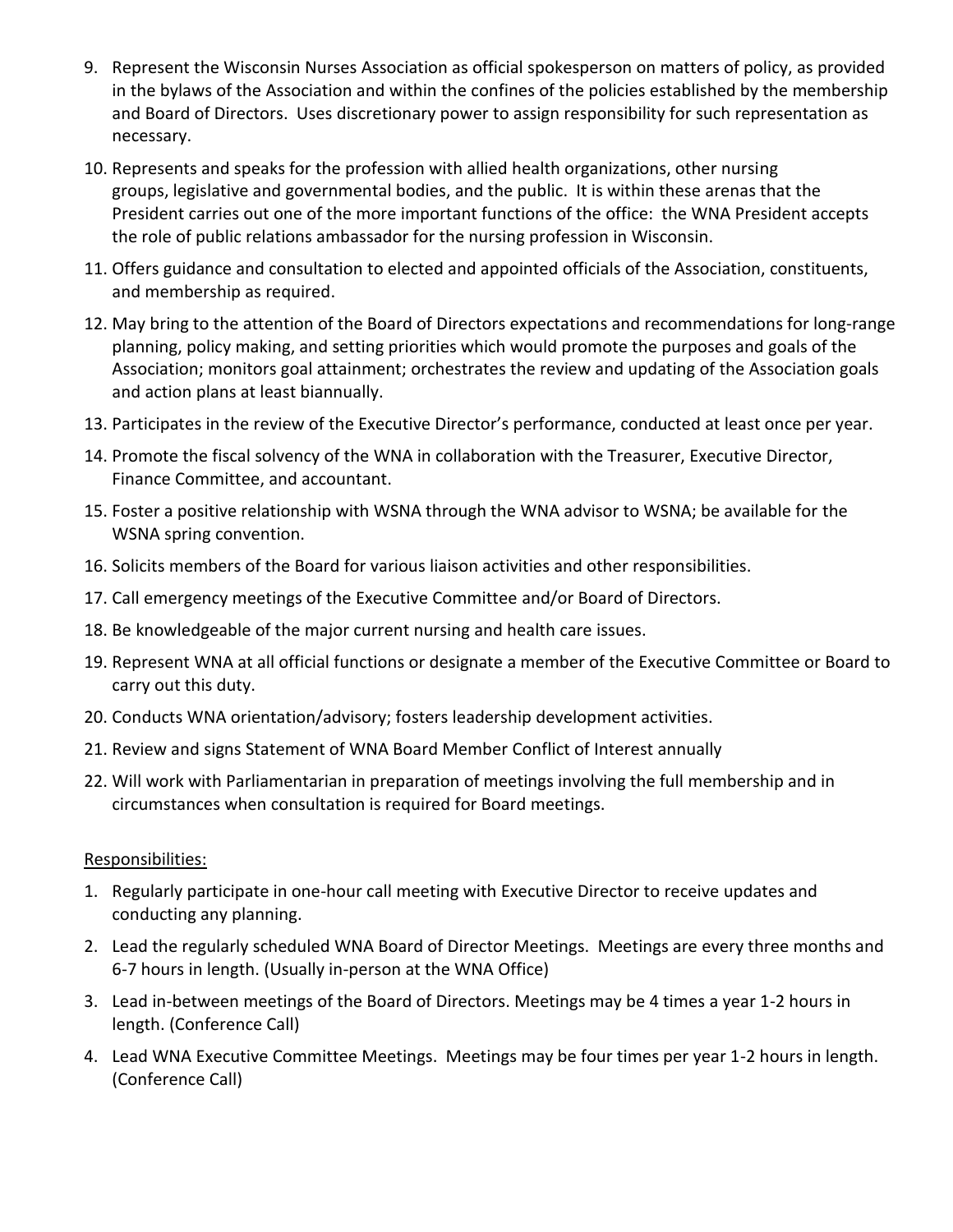- 5. Participate as an Ex-Officio, in meetings of the Finance (every three months 1-2 hours), Personnel (2-3 hours twice a year), and Bylaws (Months of June – October, five one-hour meetings) Committees. (Conference Calls)
- 6. Attend the WNA Fall Conference/Membership Assembly Meetings. Meetings are in person, for three days including a Friday and Saturday.
- 7. Lead the Annual WNA Annual Business Meeting which is part of the Membership Assembly. Usually on a Saturday in October for 3 hours, in person.
- 8. Chair the Wisconsin Nursing Coalition Meetings. Meeting are the fourth Thursday every other month from 9:00 am – 12:00 pm, in person, at the WNA Office.

#### ANA Meetings:

- 1. Attend in person, the annual ANA Membership Assembly and other events/meetings that coincide with the meeting. Usually in June for 3-4 days, Washington, DC.
- 2. Attend in person, the annual ANA Leadership Assembly meeting. Usually in the fall. 1-2 days.
- 3. Participate in scheduled ANA Conference Calls that provides update of ANA activities. Occur quarterly, 1-1 ½ hours.
- 4. Participate in scheduled calls with ANA President. 1-2 times per year, one hour in-length.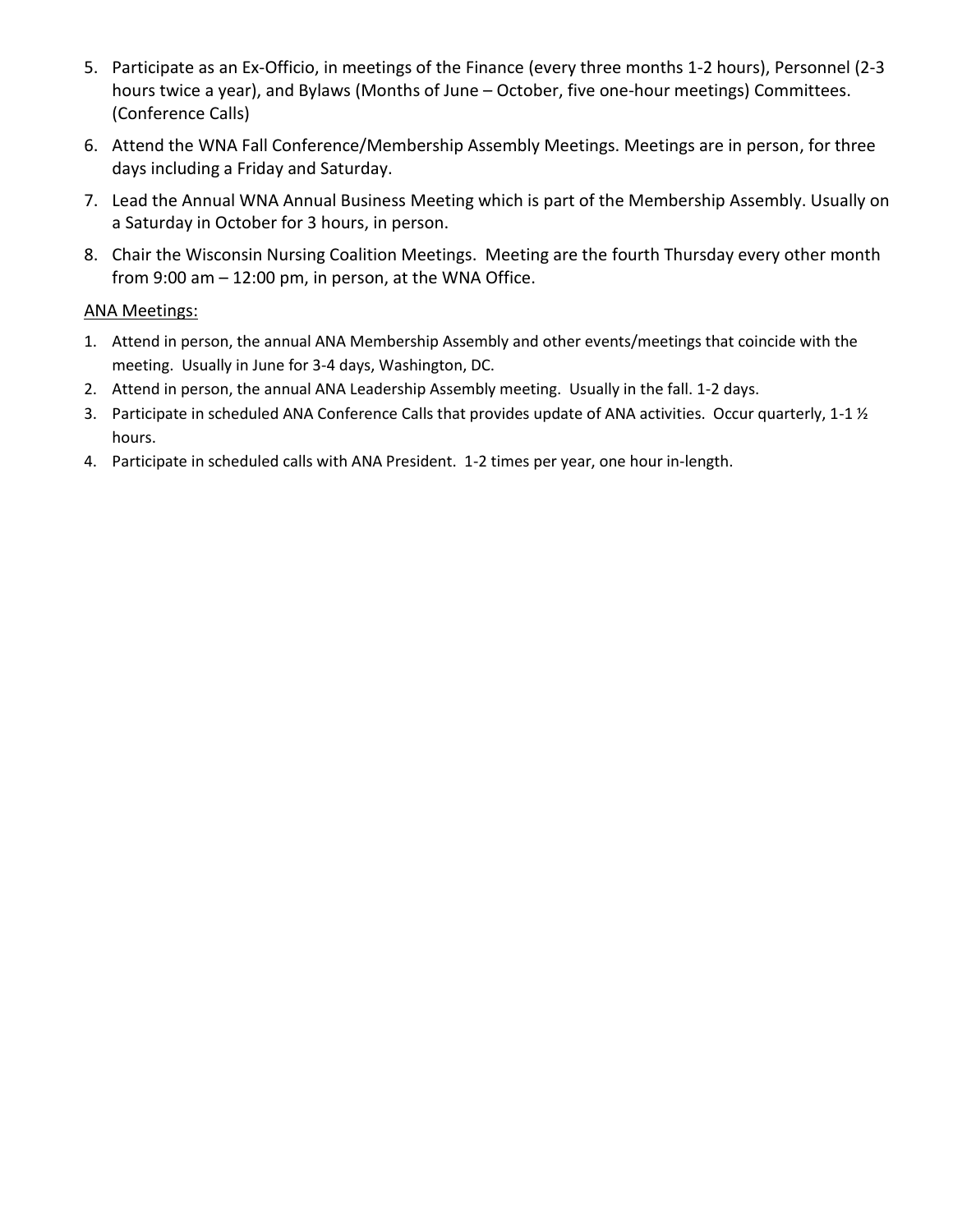# **WNA BOARD OF DIRECTORS - TREASURER**

<span id="page-4-0"></span>They will: demonstrate adherence to WNA's purposes and goals and is representative of the general attitude and values of the Association. Willing to complete full term of office, chair Finance Committee, and actively participate in Executive Committee, Board of Directors, and other meetings as requested. Have interest and commitment to learning WNA budget policies and procedures and other financial aspects of importance to the Association. Serves as an officer of the WNA Board of Directors.

Role: The Treasurer provides leadership for the Wisconsin Nurses Association as a member of the Board of Directors, specifically with regard to financial implications of endeavors designed to meet the needs of the members.

### Qualifications:

- 1. Active member of WNA.
- 2. Support of WNA's purposes and goals as a representative of the Association.
- 3. Willing to complete full term of office, chair Finance Committee, and actively participate in Executive Committee, Board of Directors, district and structural unit liaison, and other meetings as requested.
- 4. Interest and commitment to learning WNA budget policies and procedures and other financial aspects of importance to the Association.

Responsible To: WNA membership through the Board of Directors.

Term of Office: Elected by secret ballot of the entire membership to serve a for two (2) year term.

Basic Function: The Treasurer, in consultation with the President, Executive Director, WNA Finance Committee and contracted accounting firm, shall be responsible for monitoring the fiscal affairs of the Association. Treasurer shall provide reports and interpretation of the Association's budget and financial condition to the Board of Directors and the membership.

#### Responsibilities

- 1. Serves as chairperson of the Finance Committee. Prepares upcoming fiscal year operating budget, monitors and report on status of budget at every Board of Directors meeting, makes recommendations regarding resource investments and provides regular review of WNA policies and procedures that include a fiscal impact.
- 2. Communicates regularly and works with the Executive Director in drafting the upcoming fiscal year operating budget to be presented to the Finance Committee.
- 3. Remains a member on the Finance Committee for at least one year after their term of Treasurer has ended.
- 4. Prepares for Board meetings by reading materials provided and requests additional information when indicated.
- 5. Participates in Board deliberations and seeks additional information as needed.
- 6. Review and signs Statement of WNA Board Member Conflict of Interest annually.

### Time Commitment\*

- 1. Attend all four meetings of the Board of Directors, usually scheduled for a full day on a Friday.
- 2. Chair Finance Committee, which meets every 1-2 months for a one hour conference call.
- 3. Review and be knowledgeable of all board related materials prior to board meeting, usually requires one hour.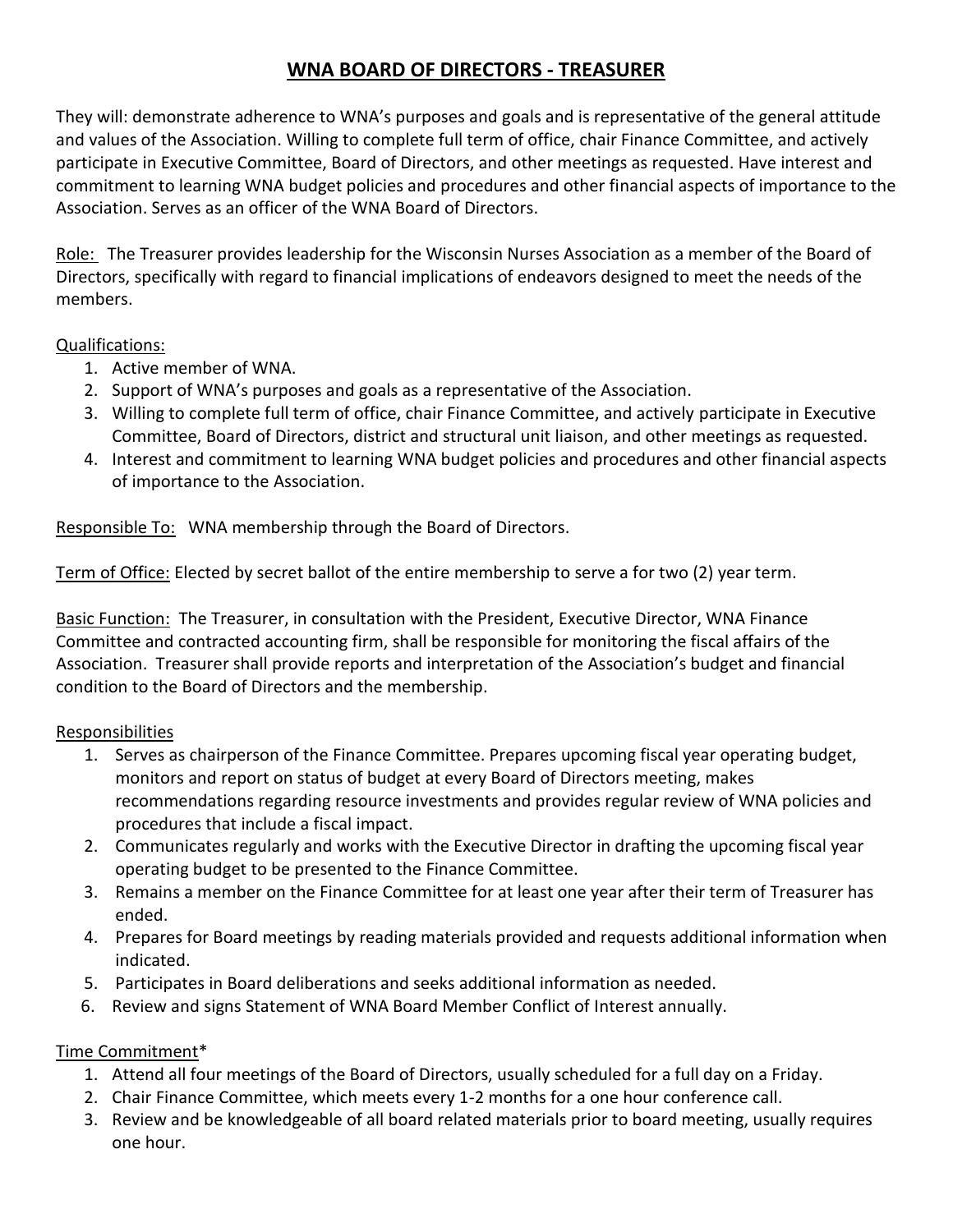- 4. Prepares financial update for board meeting. Approximately 2 hours, working in collaboration with WNA Executive Director.
- 5. Helps prepare yearly budget. Additional 1-2 hours/month during July, August, and September.

\*This position requires a fair time commitment. If you have questions, please contact WNA Membership Director Brianna Neiderman at **brianna@wisconsinnurses.org** or 608.221.0383 x. 207.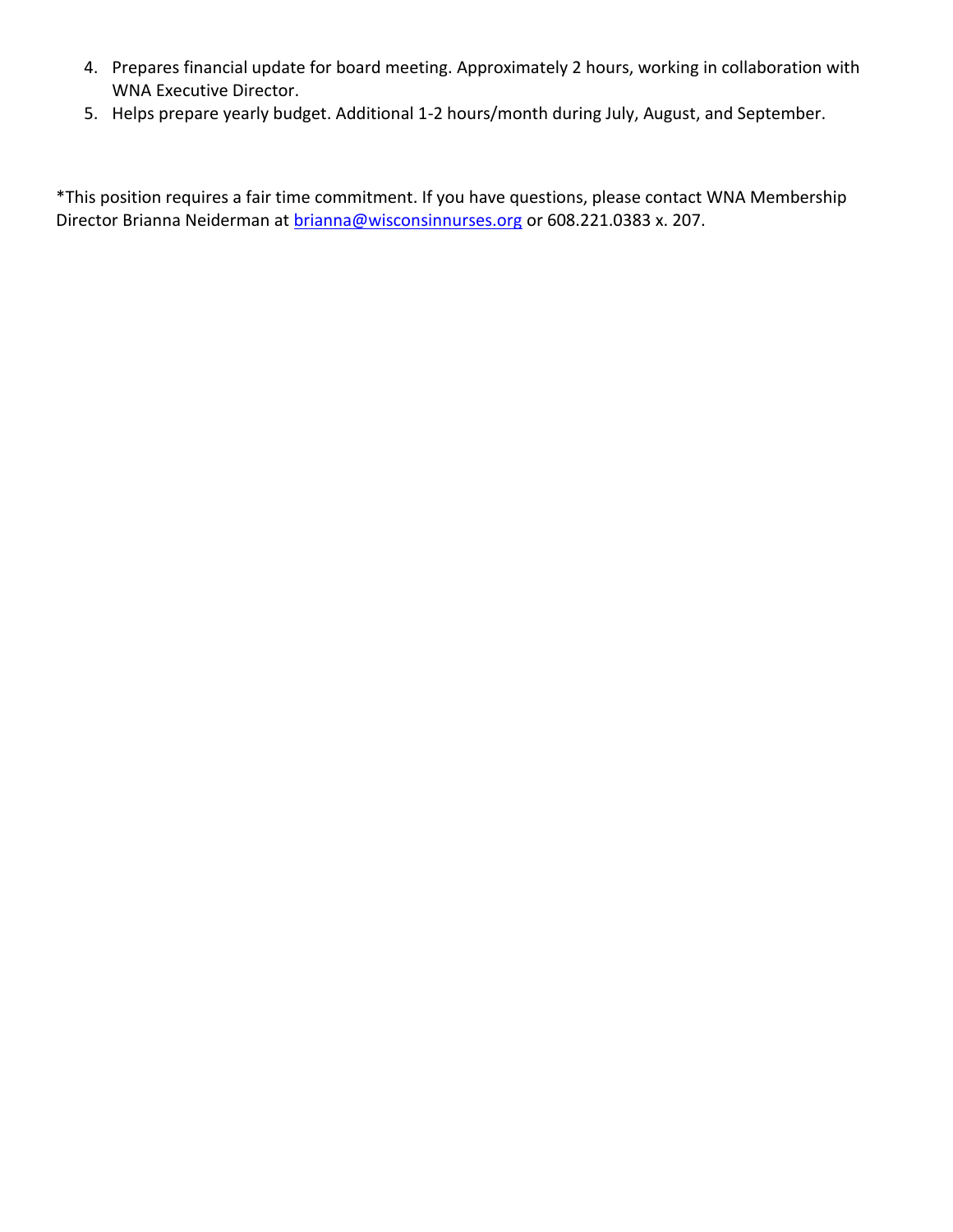### <span id="page-6-0"></span>**WNA BOARD OF DIRECTORS – ADVANCED PRACTICE REGISTERED NURSE REPRESENTATIVE**

Role: The individual Board Member serves as a director of the WNA Board of Directors and provides a perspective of the APRN. A member running for this position must be an Advanced Practice Registered Nurse.

Responsible To: WNA Board of Directors and membership.

Term of Office: Is elected by membership by secret ballot for a two (2) year term.

#### Responsibilities

- 1. Attends regularly scheduled Board of Directors meetings and special meetings as called by the President.
- 2. Serves as a member-at-large and performs the duties as outlined in the WNA Bylaws.
- 3. Prepares for Board meetings by reading materials provided and requests additional information when indicated.
- 4. Participates in Board deliberations and seeks additional information as needed.
- 5. Review and signs Statement of WNA Board Member Conflict of Interest annually.
- 6. Serves as WNA Board Liaison to WNA APRN Forum Board of Directors. Attends APRN Board of Directors meetings, approximately five per year, held on Saturdays at the WNA offices in Madison.

#### Time Commitment

- 1. Attend all four meetings of the Board of Directors, usually scheduled for a full day on a Friday.
- 2. Review and be knowledgeable of the Board of Directors agenda item materials, approximately one hour.
- 3. Attends WNA APRN Forum Board of Directors meetings, approximately five per year, held on Saturdays at the WNA offices in Madison.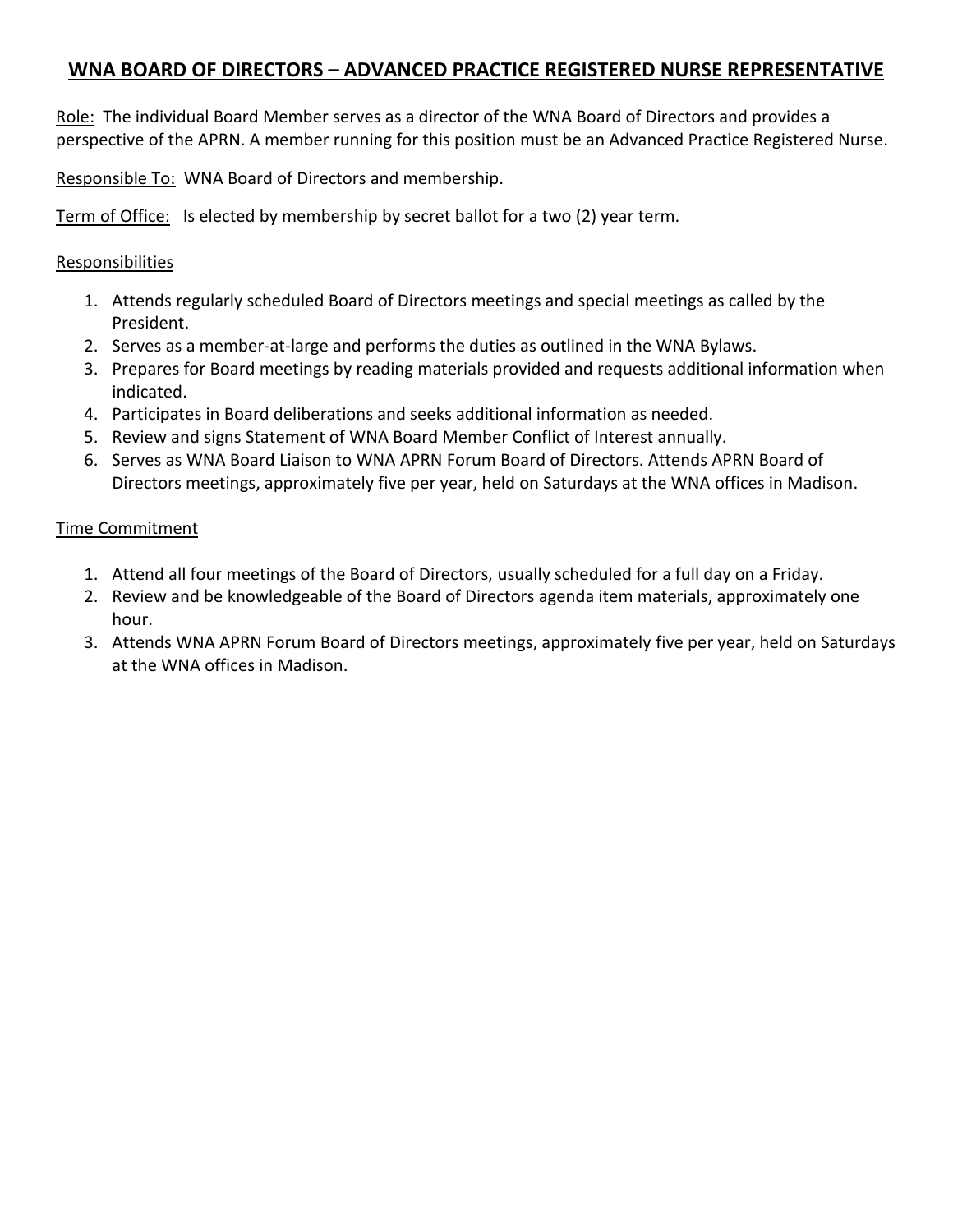# **WNA BOARD OF DIRECTORS – DIRECTOR-AT-LARGE**

<span id="page-7-0"></span>Role: The individual Board Member serves as a director of the WNA Board of Directors.

Responsible To: WNA Board of Directors and membership.

Term of Office: Is elected by membership by secret ballot for a two (2) year term.

#### Responsibilities:

- 1. Attends regularly scheduled Board of Directors meetings and special meetings as called by the President.
- 2. Serves as a member-at-large and performs the duties as outlined in the WNA Bylaws.
- 3. Prepares for Board meetings by reading materials provided and requests additional information when indicated.
- 4. Participates in Board deliberations and seeks additional information as needed.
- 5. Review and signs Statement of WNA Board Member Conflict of Interest annually.

### Time Commitment

- 1. Attend all meetings of the Board of Directors, usually scheduled for a full day on a Friday four times a year.
- 2. Review and be knowledgeable of the Board of Directors agenda item materials, approximately one hour.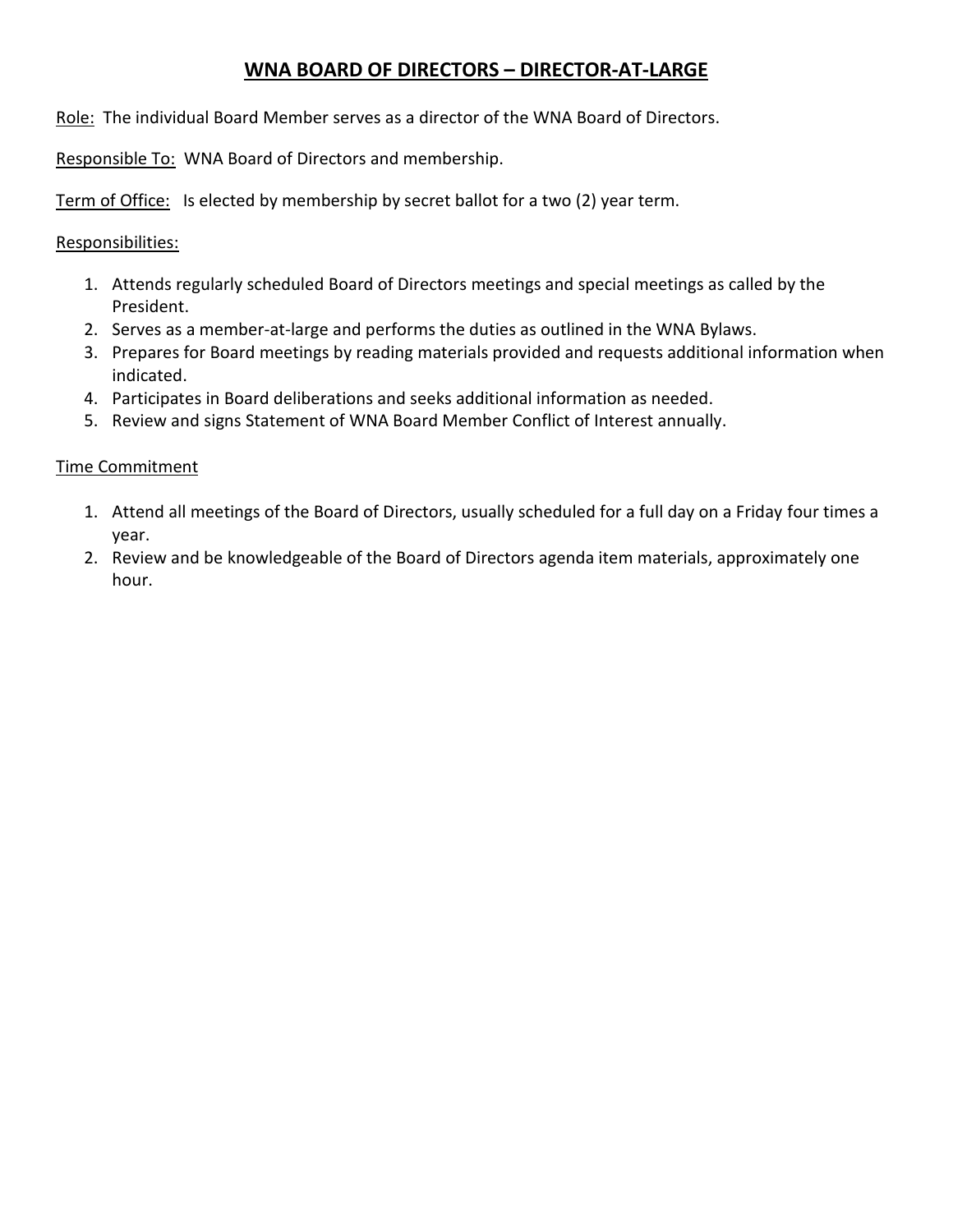### **WNA COUNCILS**

<span id="page-8-0"></span>Wisconsin Nurses Association has three Councils, each consisting of 6-10 members, who are either elected by the membership or appointed by the WNA Board of Directors as needed. The Councils are: a. Workforce Advocacy, b. Nursing Practice and Quality, Research, and Education, and c. Public Policy.

The WNA Councils are the identified structural units of WNA. Their collective role is to advance WNA's goals and strategic plan, which in turn support the professional image and practice of Wisconsin's RNs.

# **WORKFORCE ADVOCACY COUNCIL**

<span id="page-8-1"></span>WNA's Workforce Advocacy Council is responsible for reviewing the activities, work products, tools, and services offered through WNA's Workforce Advocacy Program, which provides members with professional practice advocacy services, including supporting the nurse's professional integrity, rights and responsibilities, ethics, principles, advancement of practice standards, and personal well-being.

The Council collaborates with WNA's other Councils, Mutual Interest Groups, and Task Forces as appropriate. The Council provides quarterly reports to WNA's Board of Directors and an Annual Report to the membership.

You may be asked to help facilitate Rapid Response Conference Calls, which are opportunities for members to call in and give their feedback on important issues. It is expected that you will prepare for and attend all meetings, which annually consist of one face-to-face meeting (approximately five hours in length), and monthly or bi-monthly conference calls (one hour).

# **NURSING PRACTICE AND QUALITY, RESEARCH, AND EDUCATION COUNCIL**

<span id="page-8-2"></span>WNA's Nursing Practice and Quality, Research, and Education Council identifies an agenda relating to nursing practice and quality, research, and education, based on WNA's goals and strategic plan. The Council reviews and promotes opportunities for nursing practice and quality, which may include promoting best practices and reviewing important documents pertaining to Scope of Practice, Professional Standards, and ANA's Code of Ethics. While doing so, the Council helps provide a forum for discussion on issues related to nursing practice. The Council encourages and facilitates research opportunities. The Council also helps guide WNA's educational agenda, which includes informing nurses of educational issues and opportunities.

The Council collaborates with WNA's other Councils, Mutual Interest Groups, and Task Forces as appropriate. The Council provides quarterly reports to WNA's Board of Directors and an Annual Report to the membership.

You may be asked to help facilitate Rapid Response Conference Calls, which are opportunities for members to call in and give their feedback on important issues. It is expected that you will prepare for and attend all meetings, which annually consist of one face-to-face meetings (approximately five hours in length), and monthly or bi-monthly conference calls (one hour).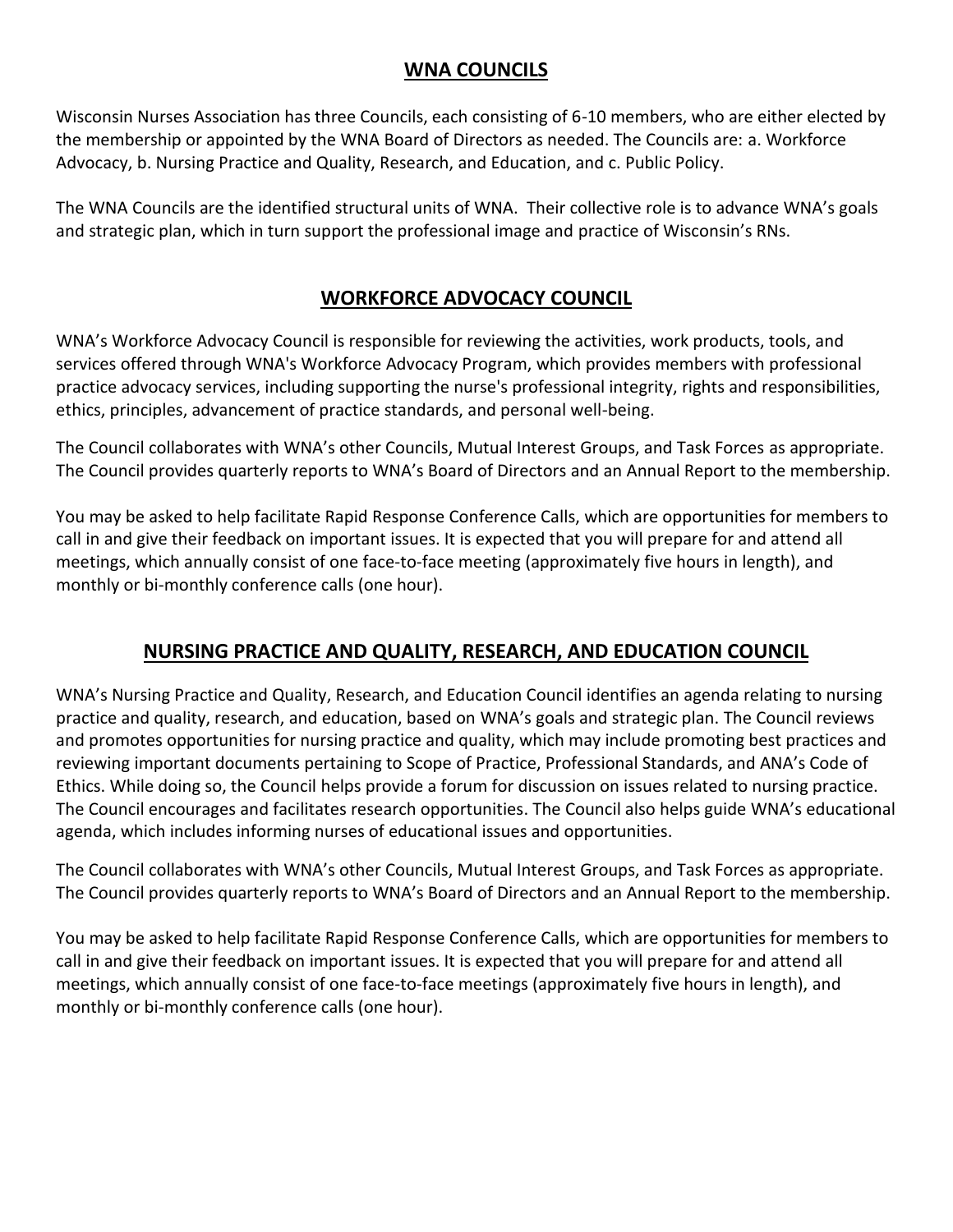### **PUBLIC POLICY COUNCIL**

<span id="page-9-0"></span>WNA's Public Policy Council monitors and evaluates legislative and regulatory policies that can have an impact on nurses and health care and promotes nurse participation in the public policy process. The Council creates a Public Policy Agenda for the Association based on WNA's goals and strategic plan. The Council develops a lobbying and education strategy, reviews proposed legislation and regulation to determine if WNA should support or oppose, and provides updates to the membership on the status of legislation and regulations.

The Council collaborates with WNA's other Councils, Mutual Interest Groups, and Task Forces as appropriate. The Council provides quarterly reports to WNA's Board of Directors and an Annual Report to the membership.

As a member of the Council, you should expect to review proposed legislation, make recommendations, and overall actively participate in the development and monitoring of WNA's Public Policy Agenda. You should be willing to provide testimony on behalf of WNA as needed, as well as engage other WNA members if grassroots involvement is needed. You may be asked to help facilitate Rapid Response Conference Calls, which are opportunities for members to call in and give their feedback on important issues. It is expected that you will prepare for and attend all meetings, which annually consist of two face-to-face meetings (five hours, scheduled on a Saturday), and monthly or bi-monthly conference calls (one hour).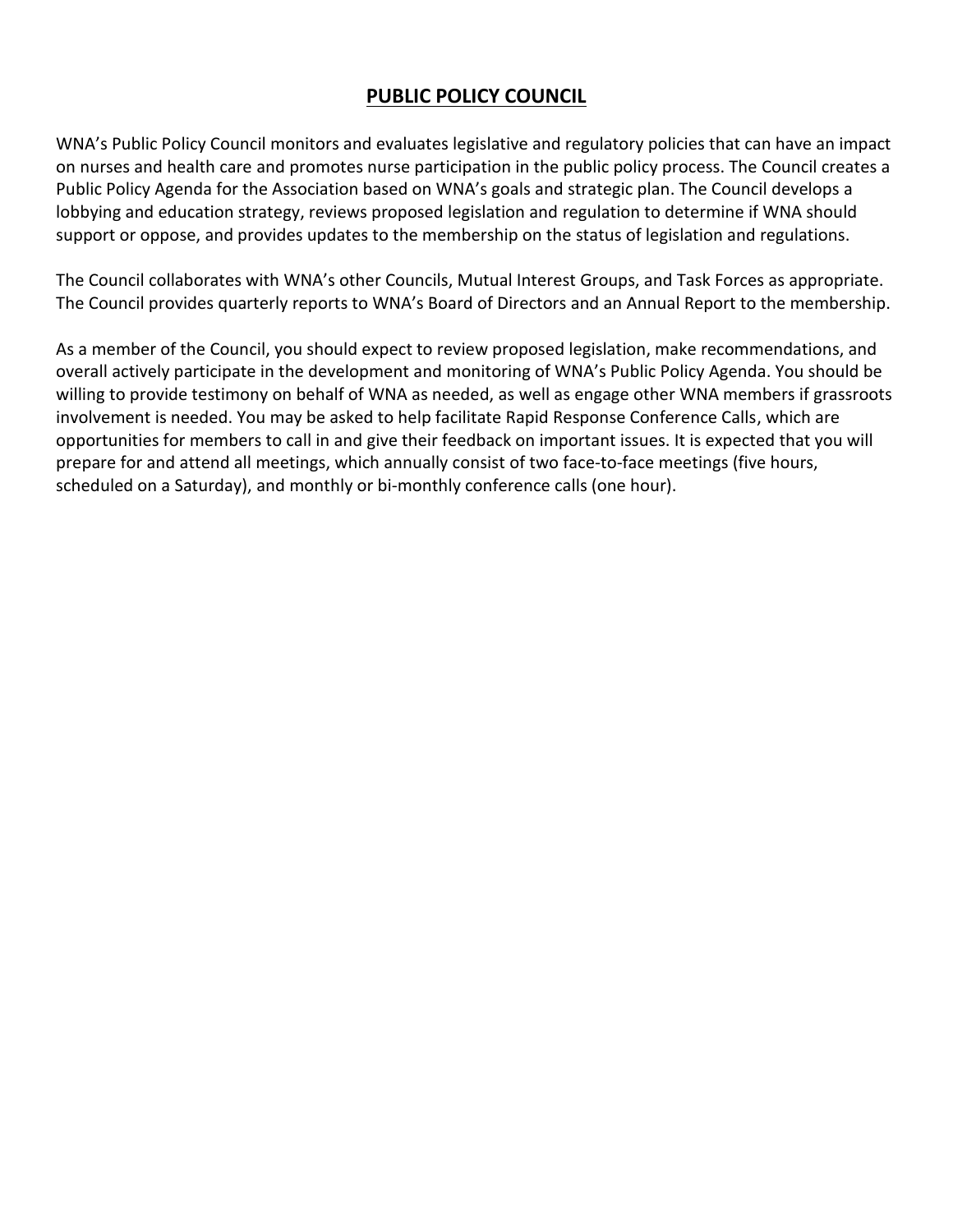### **WNA COMMITTEES**

<span id="page-10-0"></span>The Wisconsin Nurses Association has several Committees, which are composed of members appointed by WNA's Board of Directors. However, because WNA's Nominating Committee helps prepare the ballot to elect WNA's Board of Directors, the Bylaws specifically require that the Nominating Committee be elected by the membership to ensure transparency and autonomy.

# **NOMINATING COMMITTEE**

<span id="page-10-1"></span>The Nominating Committee provides nominees for the WNA Board of Directors (Officers and Directors), Councils, and Committees, as well as candidates for WNA Representative to ANA Membership Assembly. Committee members take the time to learn the role of positions that need to be filled and help prepare leadership succession strategies. Committee members ensure appropriate diversity is represented throughout WNA's structural units. They select candidates who are understanding and tolerant of the viewpoints of others and who are willing to interact openly and directly with other members and WNA staff.

The Nominating Committee meets via conference call, typically one hour in duration, from April to August. A standard election season will require three to four conference calls. Committee members also make personal contact with members to inquire about their interest in running for office. A Committee member typically calls six to ten members per election cycle.